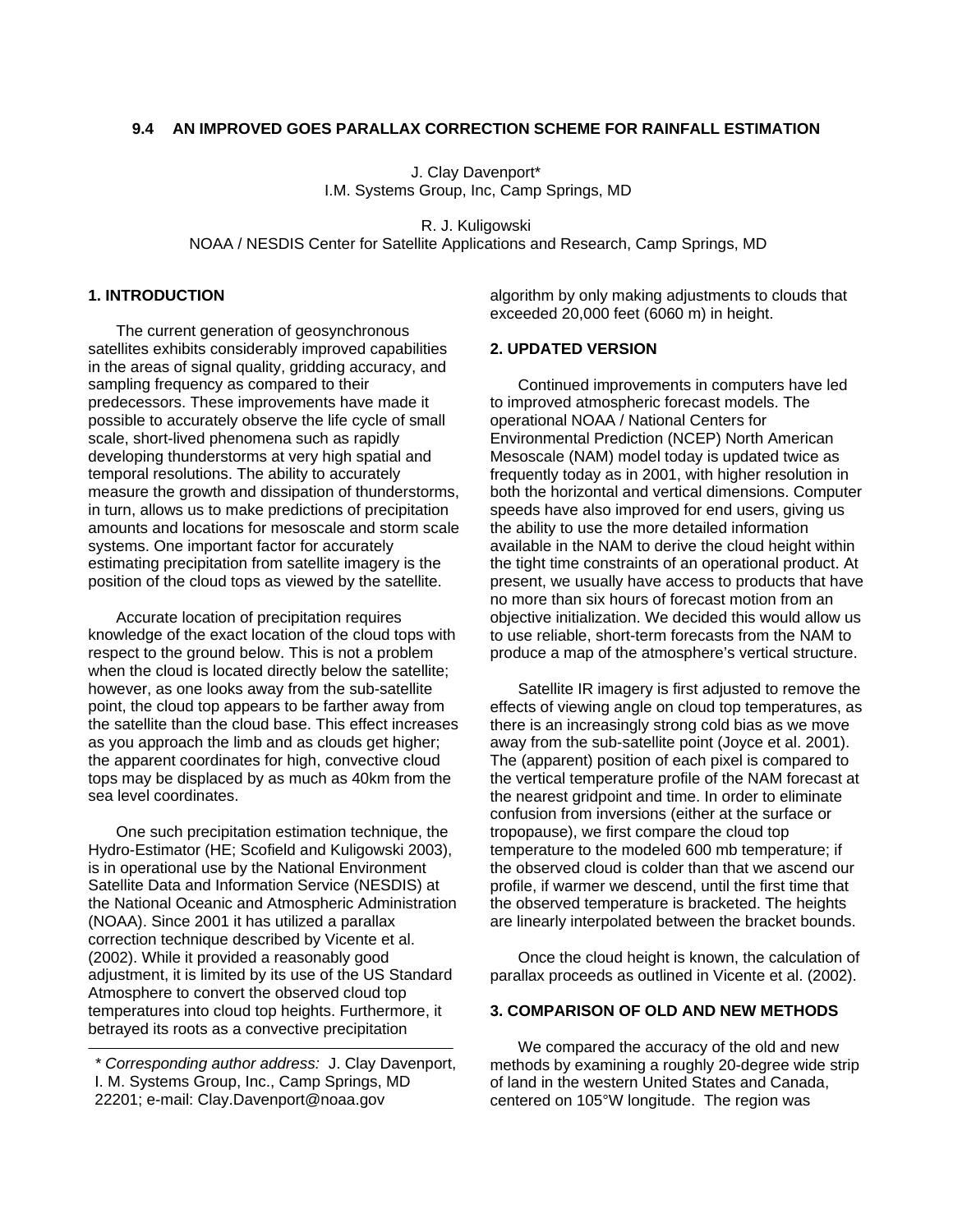examined from both the eastern (GOES-12, located at 75°°W, and GOES-10, at 60°W) and western (GOES-11, at 135°W) GOES at identical times. Data was collected for 485 pairs of images between 4 September 2007 and 9 January 2008. Because we are seeing these clouds from two widely separated vantage points, their needed parallax corrections come from different directions – in portions of the image, at right angles or more. We expect to see the largest differences in the coldest tops. In the ideal case, with temperatures, heights, and locations all perfectly known, the pixels from each satellite should be adjusted to the exact same location and value. In practice, differences in calibration between the two satellites, errors in positioning, and changes introduced by re-mapping the two images into identical projections create small differences; still, we would expect the better technique to have higher correlations and lower root-mean-square errors in direct comparisons.

That is exactly what we see in Table 1, which describes the differences between the zenith-angle only adjustment (i.e., no parallax adjustment), the old method described in Vicente et al. (2002), and this method. When all pixels are considered, the differences among the three are slight. As we limit our data to progressively colder samples, the differences among three versions becomes increasingly apparent.

*Table 1.* Correlation and root-mean-square errors (RMSE) between simultaneous images taken from GOES-East and GOES-West, evaluated at different temperature thresholds.

a) All pixels (N=242,500,000)

|               | Correlation | RMSE(K) |
|---------------|-------------|---------|
| No adjustment | 0.867       | 14.25   |
| Old method    | 0.882       | 13.18   |
| New method    | 0 898       | 11 71   |

b) Pixels with initial  $T \le 250$  K (N=53,428,600)

|               | Correlation | <b>RMSE (K)</b> |
|---------------|-------------|-----------------|
| No adjustment | 0.432       | 18.93           |
| Old method    | 0.614       | 15.24           |
| New method    | 0.658       | 13.66           |

c) Pixels with initial T <= 230 K (N=9,638,504)

|               | <b>Correlation</b> | <b>RMSE (K)</b> |
|---------------|--------------------|-----------------|
| No adjustment | 0.242              | 13.34           |
| Old method    | 0.572              | 8.06            |
| New method    | በ 622              | 7.50            |

d) Pixels with initial  $T \le 210$  K (N=280,613)

|               | <b>Correlation</b> | RMSE(K) |
|---------------|--------------------|---------|
| No adjustment | 0.118              | 7.94    |
| Old method    | 0.484              | 3.50    |
| New method    | በ 582              | 3.23    |

The difference between the original and new parallax correction methods is also illustrated in Fig. 1 for 0100 UTC October 2007 over the northern Plains. The unshifted GOES-West and –East images are shown in panels (a) and (b), and the second set of panels show GOES-West (c) and –East (d) after applying the original parallax correction. The black pixels represent areas where pixels have been moved by the parallax correction and not replaced by other data. Normally these pixels are filled in with an average value from the surrounding pixels, but here they are left blank to highlight the direction and magnitude of the parallax correction. Note the large separation between the colder tops and lower clouds across the entire northeastern side of the main cloud body for the GOES-West image (c) and the northwestern side of the main cloud body for the GOES-East image (d). In the final two panels the new parallax correction has been applied to the GOES-West (e) and –East images (f). Note the separation shadows for lower, warmer clouds and the reduced shift of the coldest cloud tops relative to their own borders.

### **4. CONCLUSION**

This paper provides an improvement on an existing operational product for estimating the precise location of cloud tops, by using real observed data and short-term forecasts in place of a static atmosphere. While, from a synoptic scale, the exact pixel location is of little consequence, products using this system are frequently used in flash flood events and have been used in retrospective examinations of landslides (Wieczorek et al., 2001) where the ability to precisely able to identify the regions of heaviest rain is critical. Furthermore, because the new correction is applied to all pixels, and not just to the coldest ones, it preserves the overall cloud statistics better than before – this is of particular value to the HE, which uses statistical measures around a pixel to assess its rain rate.

### **5. ACKNOWLEDGMENTS**

This work was supported by the NOAA / NESDIS / Office of Satellite Data Processing and Distribution GOES I-M Product Assurance Plan (GIMPAP). The contents of this conference paper are solely the opinions of the authors and do not constitute a statement of policy, decision, or position on behalf of NOAA or the U.S. Government.

## **6. REFERENCES**

Joyce, R., J. Janowiak, J., and G. Huffman, 2001: Latitudinally and seasonally dependent zenithangle corrections for geostationary satellite IR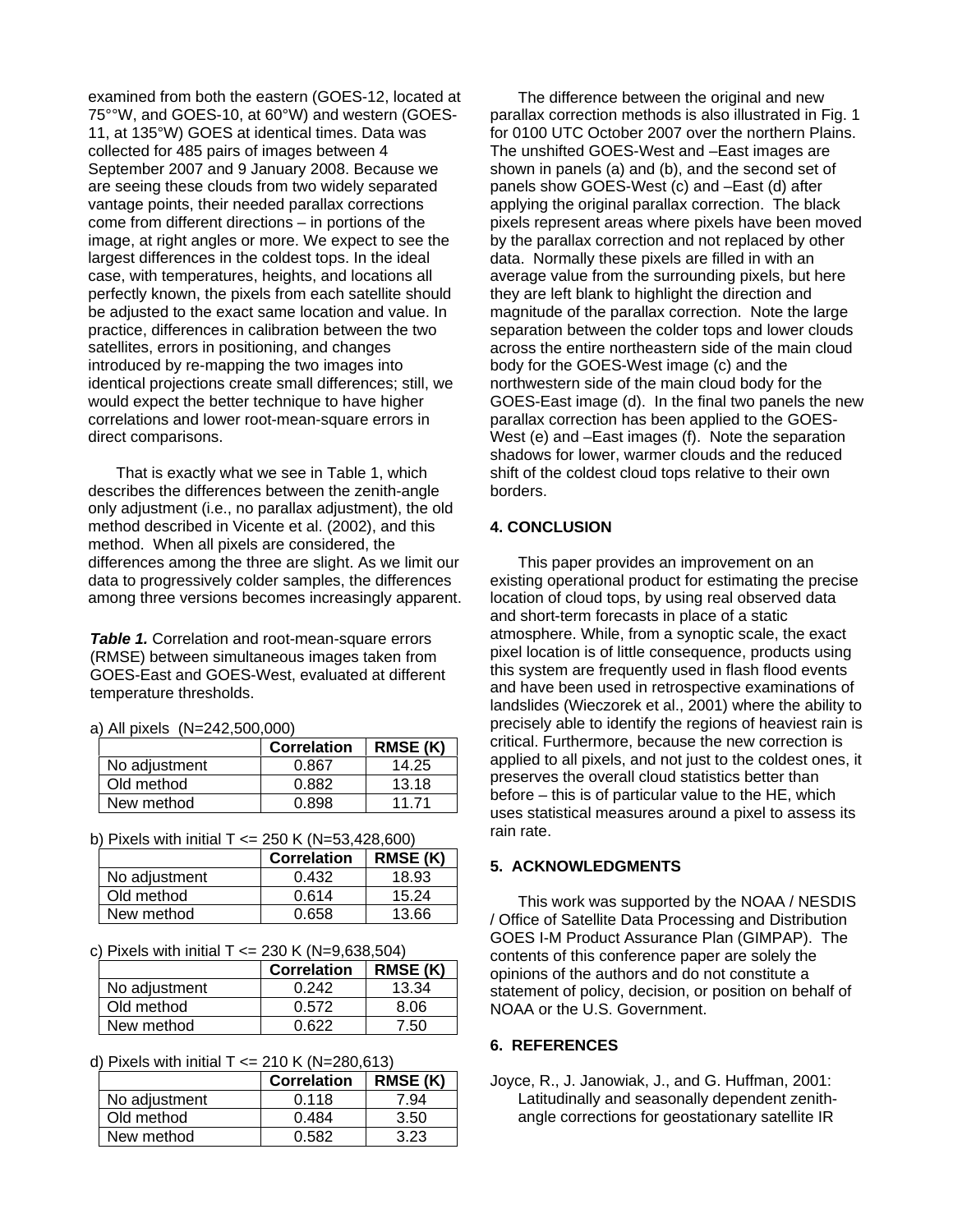brightness temperatures. *J. Appl. Meteor.*, **40**, 689-703.

- Scofield, R. J., and R. J. Kuligowski, 2002: Status and outlook of operational satellite precipitation algorithms for extreme-precipitation events. Wea. Forecasting, 18, 1037-1051.
- Vicente, G.A., J. C. Davenport, J.C., and R. A. Scofield, 2002: The role of orographic and parallax corrections on real time high resolution satellite rainfall rate distribution. *Int. J. Remote Sens.*, **203**, 221-230.
- Wieczorek, G.F., H. C. McWreath, and C. Davenport, 2001: Remote rainfall sensing for landslide hazard analysis. *U.S. Geological Survey open-file report 01-339*.